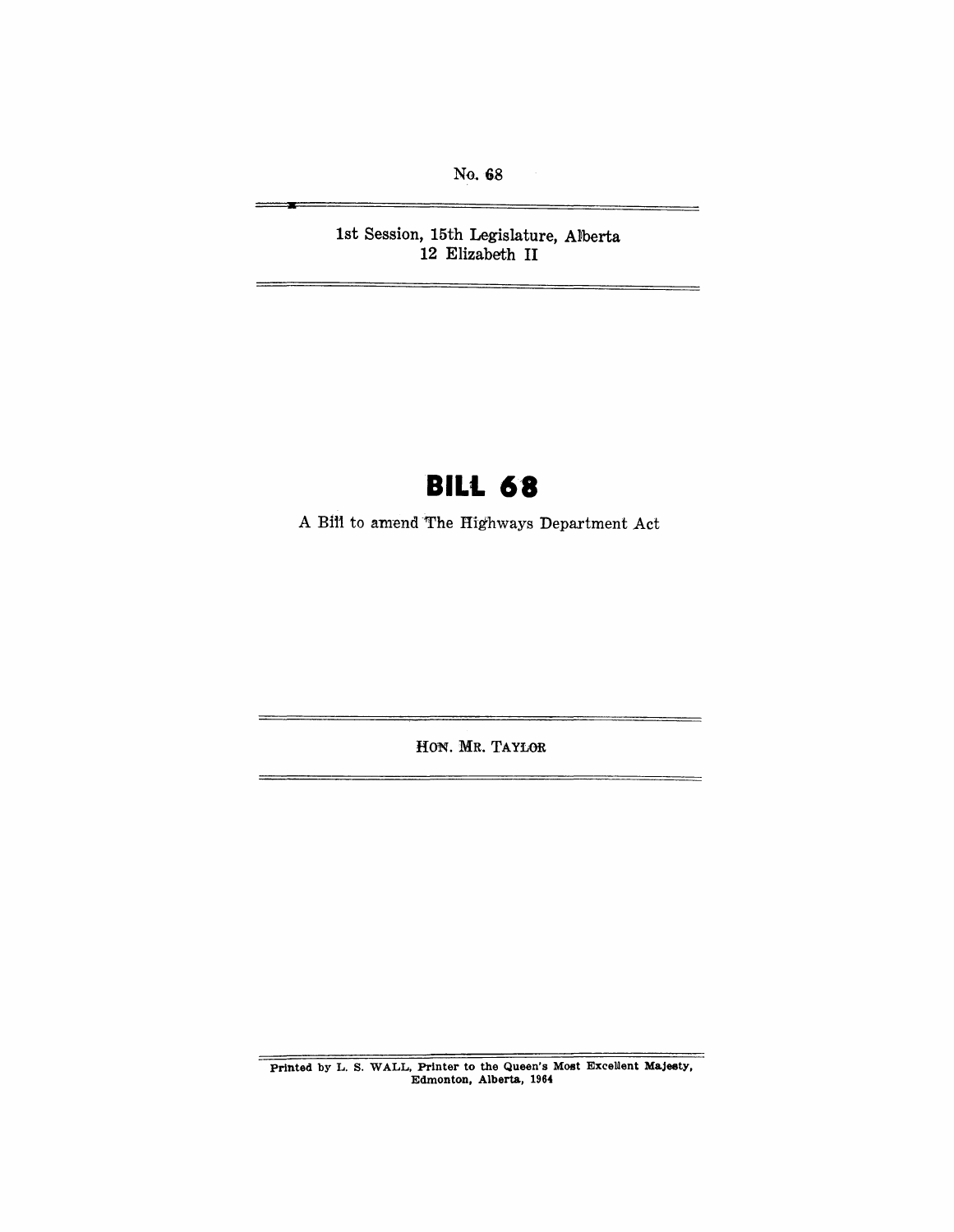#### **Explanatory Note**

 $\mathcal{L}^{\mathcal{L}}$ 

**I.** This Bill amends The Highways Department Act, which is chapter 140 of the Revised Statutes.

2. Section 10, subsections (2) and (3) presently read:

"(2) The Provincial Treasurer, upon the requisition of the Minister, may make advances from the General Revenue Fund to the stock advance fund of such sums as the Minister may require to pay for machinery, equipment, stoc

(3) The net amount of the advances at any time shall not exceed nine million five hundred thousand dollars or such lesser amount as may be fixed from time to time by the Lieutenant Governor in Council.".

#### **3.** Section 11, subsection (3) presently reads:

"(3) Where machinery, equipment, stock or material purchased out of the stock advance fund is no longer required, the Minister may sell or otherwise dispose of it on such terms and conditions as the Minister deems proper.

**4.** Commencement of Act.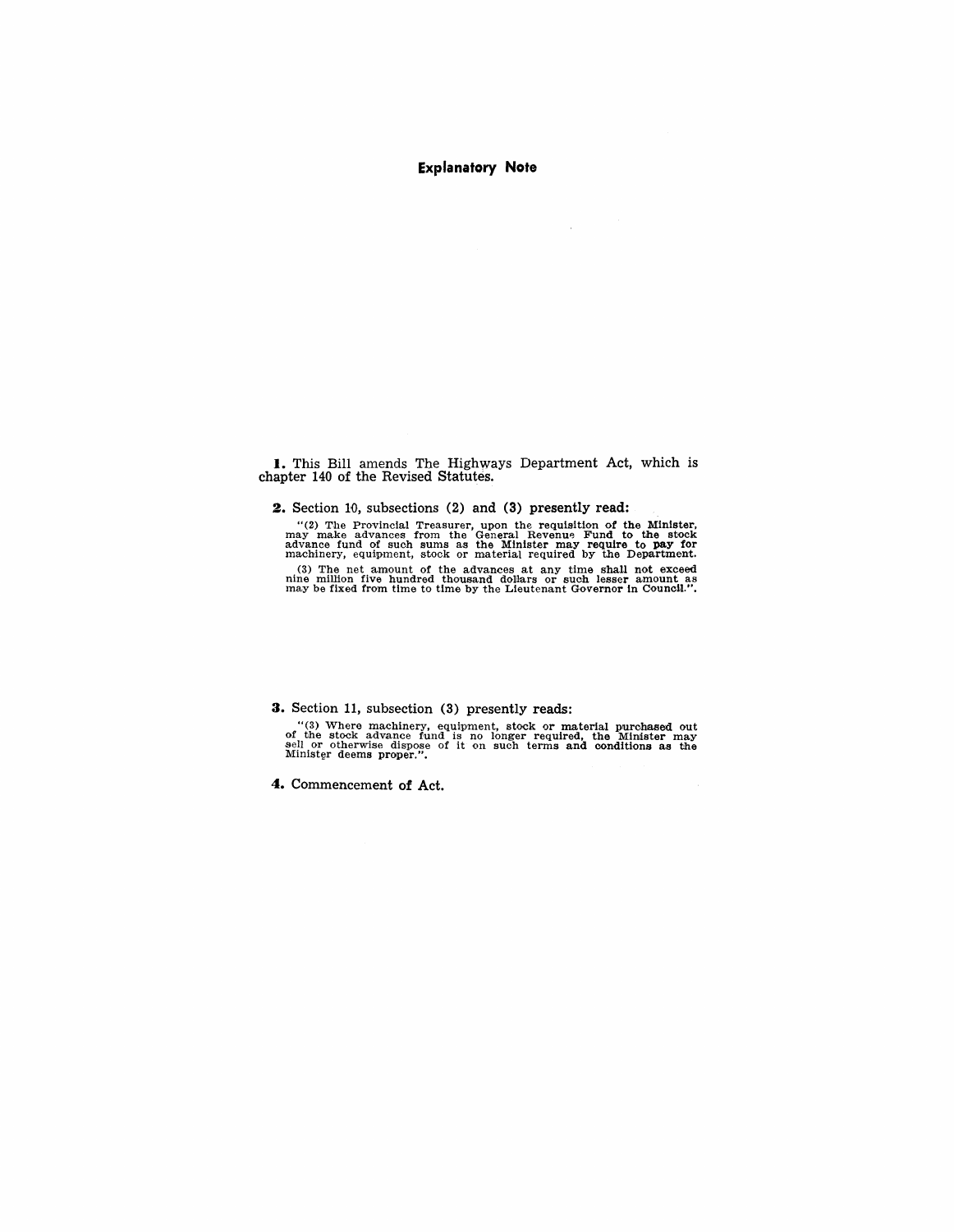### **BILL**

#### No. 68 of 1964

#### An Act to amend The Highways Department Act

#### *(Assented to* , 1964)

**HER** MAJESTY, by and with the advice and consent of the Legislative Assembly of the Province of Alherta, enacts as follows:

**1.** The Highways Department Act is hereby amended.

**2.** Section 10 is amended

- (a) as to subsection (2) by adding after the word "equipment," the word "land,",
- (b) by adding the following subsection after subsection (3):

(4) The Provincial Treasurer shall not make advances to the stock advance fund for the purchase of land in excess of two hundred thousand dollars in anyone year, nor shall more than fifty thousand dollars be advanced for the payment of anyone parcel of land.

3. Section 11, subsection (3) is amended by adding after the word "equipment," the word "land,".

4. This Act comes into force on the day upon which it is assented to.